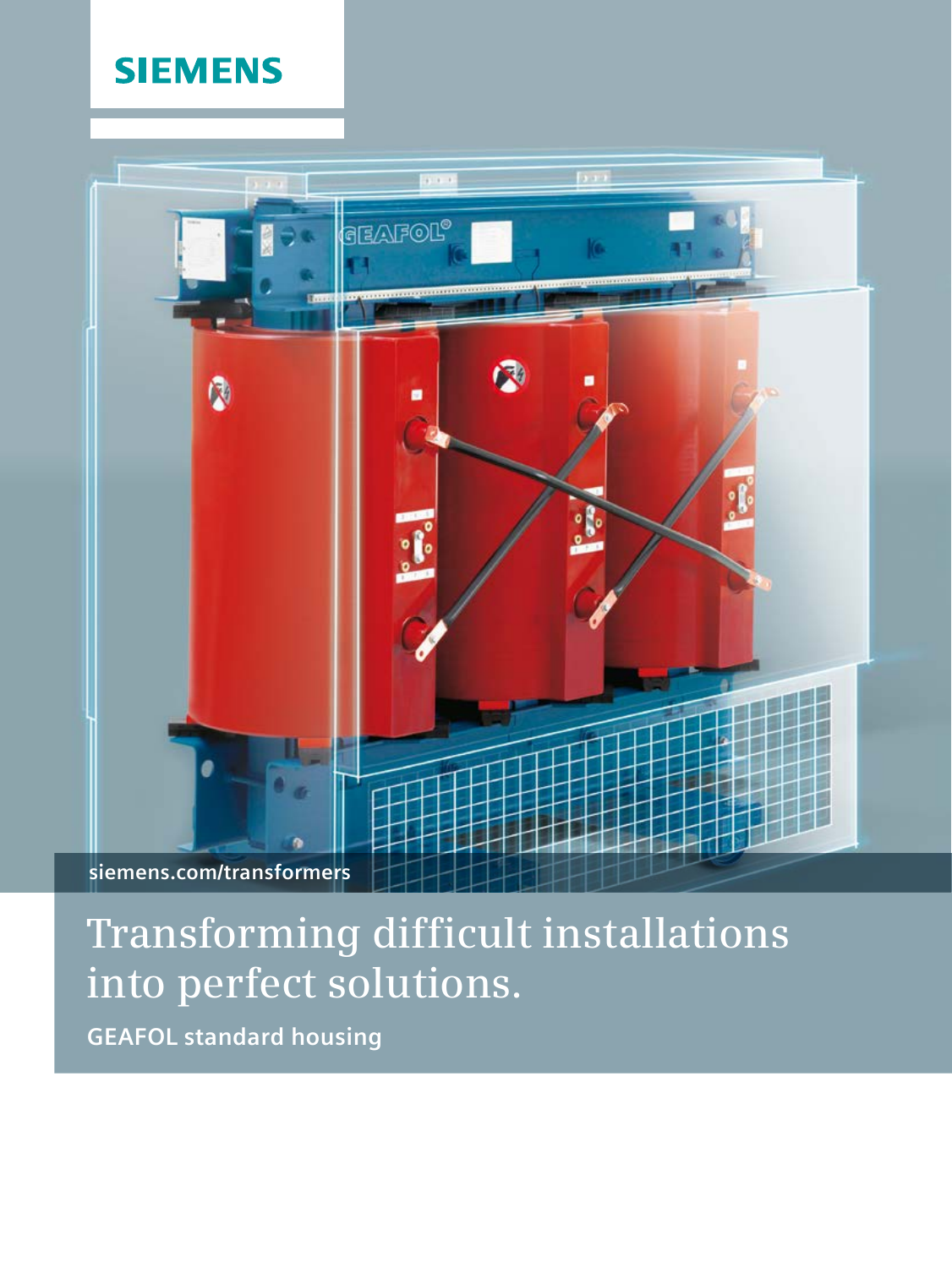## **The inexpensive solution**

**GEAFOL® cast-resin transformers have been designed for decentralized installation directly at the load centers for electric power consumers. To provide protection for the transformers against environmental influences as well as to prevent people from coming into contact with the transformer, we have designed an inexpensive solution – the GEAFOL standard housing.**



### **Comprehensive – for indoors and outdoors**

The housing has been designed for freestanding GEAFOL cast-resin transformers in electrical locations, whether installed indoors (degree of protection IP 20 or IP 23) or outdoors (IP 23). There are five sizes covering transformer ratings from 100 to 2500 kVA. For higher ratings the housing is individually sized to the transformer's dimensions.

#### **Light, stable and easy to assemble**

The lightweight housing is made of self-supporting sheet-steel components so that it is inherently stable. The housing can be assembled within a short time with no need for any special training. The housing is mounted around the already installed transformer by bolting the sheets together. Four rag bolts are used to anchor it to the floor.

There are no mechanical connections to the transformer (for noise isolation).

#### **Corrosion-resistant**

The sheet-steel parts of the housing for indoor installation have a plastic coating (standard colour RAL 7032). The sheet-steel parts of the housing for outdoor installation are galvanized in addition. The ventilation slots are made of saltwater-proof, polished aluminum sheets with no paint finish.

#### **Fully equipped**

The end walls are each fitted with an earthing contact. All parts of the housing are grounded with grounding bolts.

The standard version of the housing is equipped with two cable brackets for cables brought in from below. The cables are led to the transformer terminals within the housing. For connections brought in from above or from the side, cutouts or flange frames may be provided in the roof or the side walls, upon request.

#### **Well ventilated**

The natural ventilation within the housing has been designed to ensure that output is not reduced below an IP 00 degree of protection (see transformers listed in the table next page).

#### **Easy to transport**

The housing construction kits are light and compact, which makes them simple and inexpensive to transport. Delivery on pallet.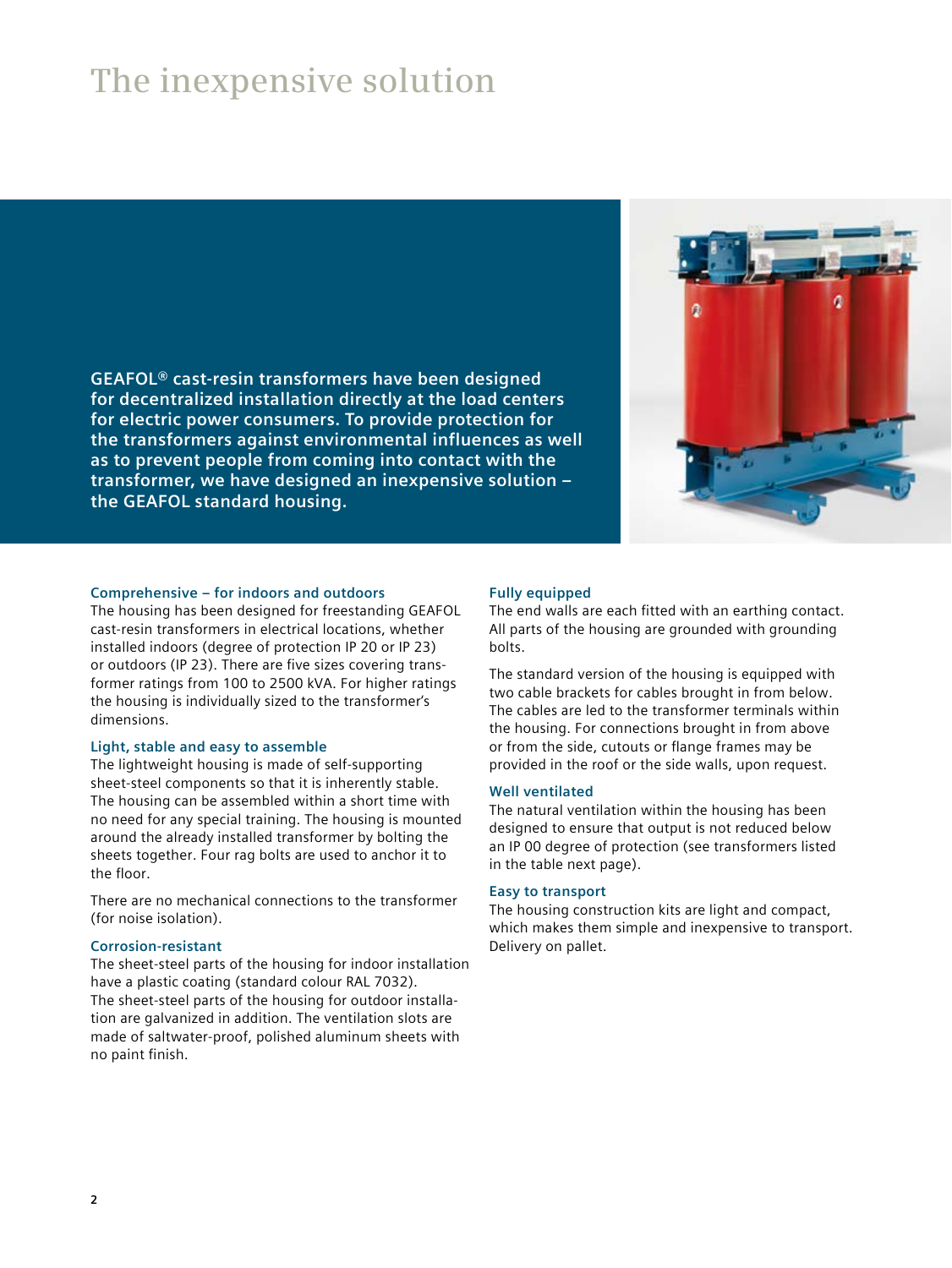### **Dimensions and weights**



**In addition to the standard housings we also supply housings with framework construction and doors, which can also be fitted with roof fans. These housing types can be installed in combination with low and medium-voltage cabinets. Furthermore we offer housings with air-watercooling (heat exchanger). Housings in accordance with NEMA/IEEE are also available.**

**Please contact us for more information.**



| <b>Housing size</b>  | Maximum housing dimensions [mm] |      |              |              | <b>Housing weight [kg]</b> |              |
|----------------------|---------------------------------|------|--------------|--------------|----------------------------|--------------|
| Degree of protection | IP 20/23                        |      | <b>IP 20</b> | <b>IP 23</b> | <b>IP 20</b>               | <b>IP 23</b> |
|                      |                                 | W    | н            | н            |                            |              |
|                      | 1390                            | 1010 | 1335         | 1395         | 121                        | 134          |
| 2                    | 1860                            | 1280 | 1535         | 1595         | 177                        | 207          |
| 3                    | 1860                            | 1280 | 1885         | 1945         | 211                        | 247          |
| $\overline{4}$       | 2120                            | 1500 | 2120         | 2225         | 252                        | 302          |
| 5                    | 2360                            | 1500 | 2340         | 2495         | 290                        | 370          |

#### Table 1: Indoor

| <b>Housing size</b>         | Maximum housing dimensions [mm] | Housing weight [kg] |      |     |
|-----------------------------|---------------------------------|---------------------|------|-----|
| <b>Degree of protection</b> |                                 |                     |      |     |
|                             |                                 | W                   | н    |     |
|                             | 1440                            | 1070                | 1540 | 153 |
| 2                           | 1880                            | 1320                | 1845 | 233 |
| 3                           | 1880                            | 1320                | 2245 | 267 |
| $\overline{4}$              | 2240                            | 1540                | 2480 | 325 |
| 5                           | 2380                            | 1540                | 2950 | 392 |

Table 2: Outdoor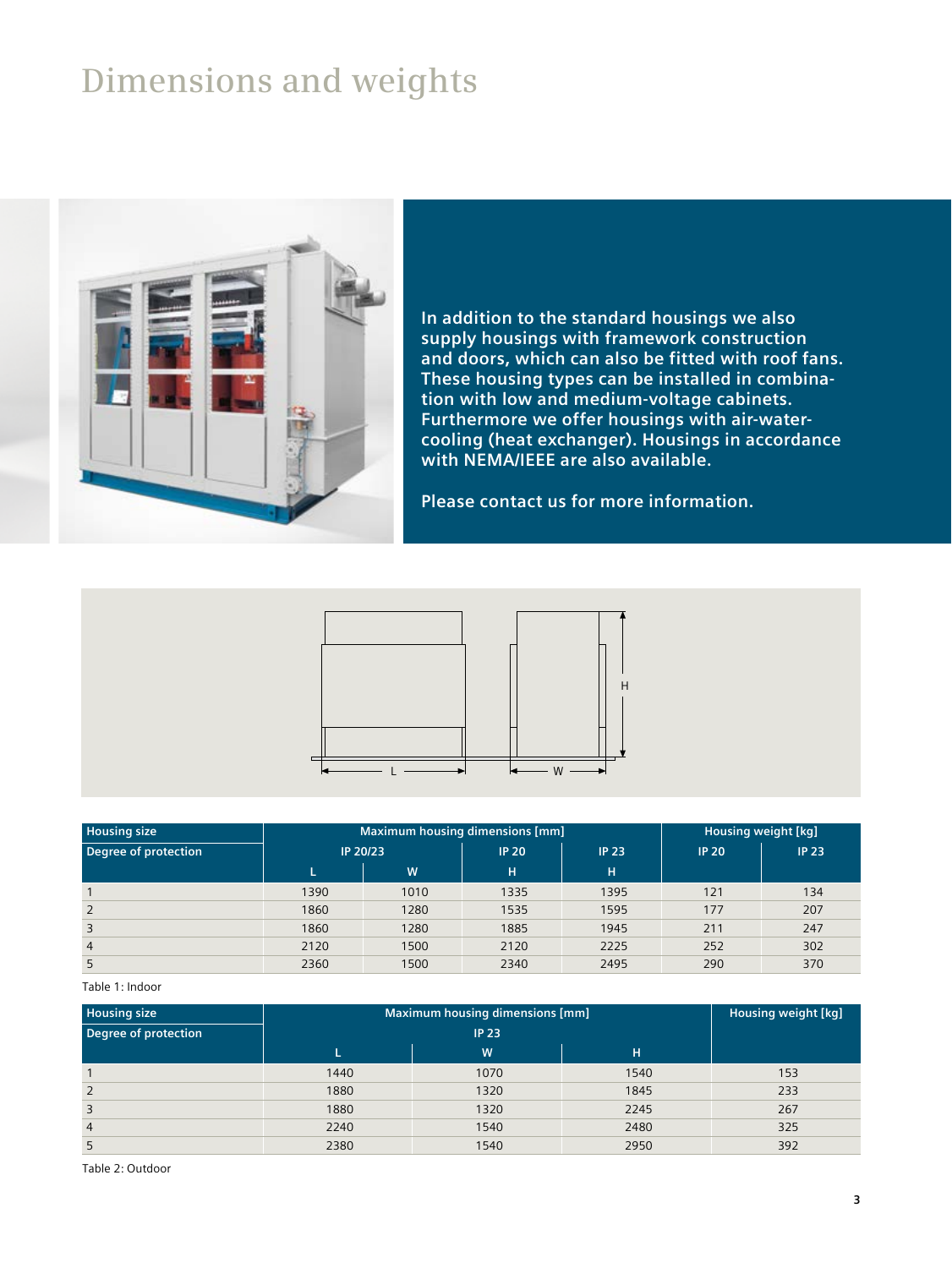### **Housings for GEAFOL Standard types and GEAFOL Basic**

| <b>Rated power</b>               | <b>Rated voltage HV</b>         | Type ***)    | <b>Housing size</b> |
|----------------------------------|---------------------------------|--------------|---------------------|
| $\mathsf{S}_\mathsf{r}$<br>[kVA] | $\mathsf{U}_\mathsf{r}$<br>[kV] |              |                     |
|                                  |                                 |              |                     |
| 100                              | 10                              | 4GB50 44-3CY | $\mathbf{1}$        |
|                                  | 20                              | 4GB50 64-3CY | $\overline{2}$      |
|                                  | 10                              | 4GB50 44-3DY | $\mathbf{1}$        |
|                                  | 20                              | 4GB50 64-3DY | $\overline{2}$      |
|                                  | 10                              | 4GB50 44-3GY | $\mathbf{1}$        |
|                                  | 20                              | 4GB50 64-3GY | $\overline{2}$      |
|                                  | 10                              | 4GB50 44-3HY | $\mathbf{1}$        |
|                                  | 20                              | 4GB50 64-3HY | $\overline{2}$      |
| 160                              | 10                              | 4GB52 44-3CY | $\mathbf{1}$        |
|                                  | 20                              | 4GB52 64-3CY | $\overline{2}$      |
|                                  | 10                              | 4GB52 44-3DY | $\mathbf{1}$        |
|                                  | 20                              | 4GB52 64-3DY | $\overline{2}$      |
|                                  | 10                              | 4GB52 44-3GY | $\mathbf{1}$        |
|                                  | 20                              | 4GB52 64-3GY | $\mathsf{2}\,$      |
|                                  | 10                              | 4GB52 44-3HY | $\mathbf{1}$        |
|                                  | 20                              | 4GB52 64-3HY | $\mathsf{2}\,$      |
| 250                              | 10                              | 4GB54 44-3CY | $\overline{2}$      |
|                                  | 20                              | 4GB54 64-3CY | $\overline{2}$      |
|                                  | 10                              | 4GB54 44-3DY | $\overline{2}$      |
|                                  | 20                              | 4GB54 64-3DY | $\overline{2}$      |
|                                  | 10                              | 4GB54 44-3GY | $\overline{2}$      |
|                                  | 20                              | 4GB54 64-3GY | $\overline{2}$      |
|                                  | 10                              | 4GB54 44-3HY | $\overline{2}$      |
|                                  | 20                              | 4GB54 64-3HY | $\overline{2}$      |
| 315                              | 10                              | 4GB55 44-3CY | $\overline{2}$      |
|                                  | 20                              | 4GB55 64-3CY | $\overline{2}$      |
|                                  | 10                              | 4GB55 44-3DY | $\mathsf{2}\,$      |
|                                  | 20                              | 4GB55 64-3DY | $\overline{2}$      |
|                                  | 10                              | 4GB55 44-3GY | $\overline{2}$      |
|                                  | 20                              | 4GB55 64-3GY | $\overline{2}$      |
|                                  | 10                              | 4GB55 44-3HY | $\overline{2}$      |
|                                  | 20                              | 4GB55 64-3HY | $\overline{2}$      |
| 400                              | 10                              | 4GB56 44-3CY | $\overline{2}$      |
|                                  | 20                              | 4GB56 64-3CY | $\overline{c}$      |
|                                  | 10                              | 4GB56 44-3DY | $\overline{2}$      |
|                                  | 20                              | 4GB56 64-3DY | 2                   |
|                                  | 10                              | 4GB56 44-3GY | $\overline{2}$      |
|                                  | 20                              | 4GB56 64-3GY | $\overline{2}$      |
|                                  | 10                              | 4GB56 44-3HY | $\overline{2}$      |
|                                  | 20                              | 4GB56 64-3HY | $\overline{2}$      |
| 500                              | 10                              | 4GB57 44-3CY | $\overline{2}$      |
|                                  | 20                              | 4GB57 64-3CY | $\overline{2}$      |
|                                  | 10                              | 4GB57 44-3DY | $\overline{2}$      |
|                                  | 20                              | 4GB57 64-3DY | $\overline{2}$      |
|                                  | 10                              | 4GB57 44-3GY | $\overline{2}$      |
|                                  | 20                              | 4GB57 64-3GY | $\overline{2}$      |
|                                  | 10                              | 4GB57 44-3HY | $\overline{2}$      |
|                                  | 20                              | 4GB57 64-3HY | $\overline{2}$      |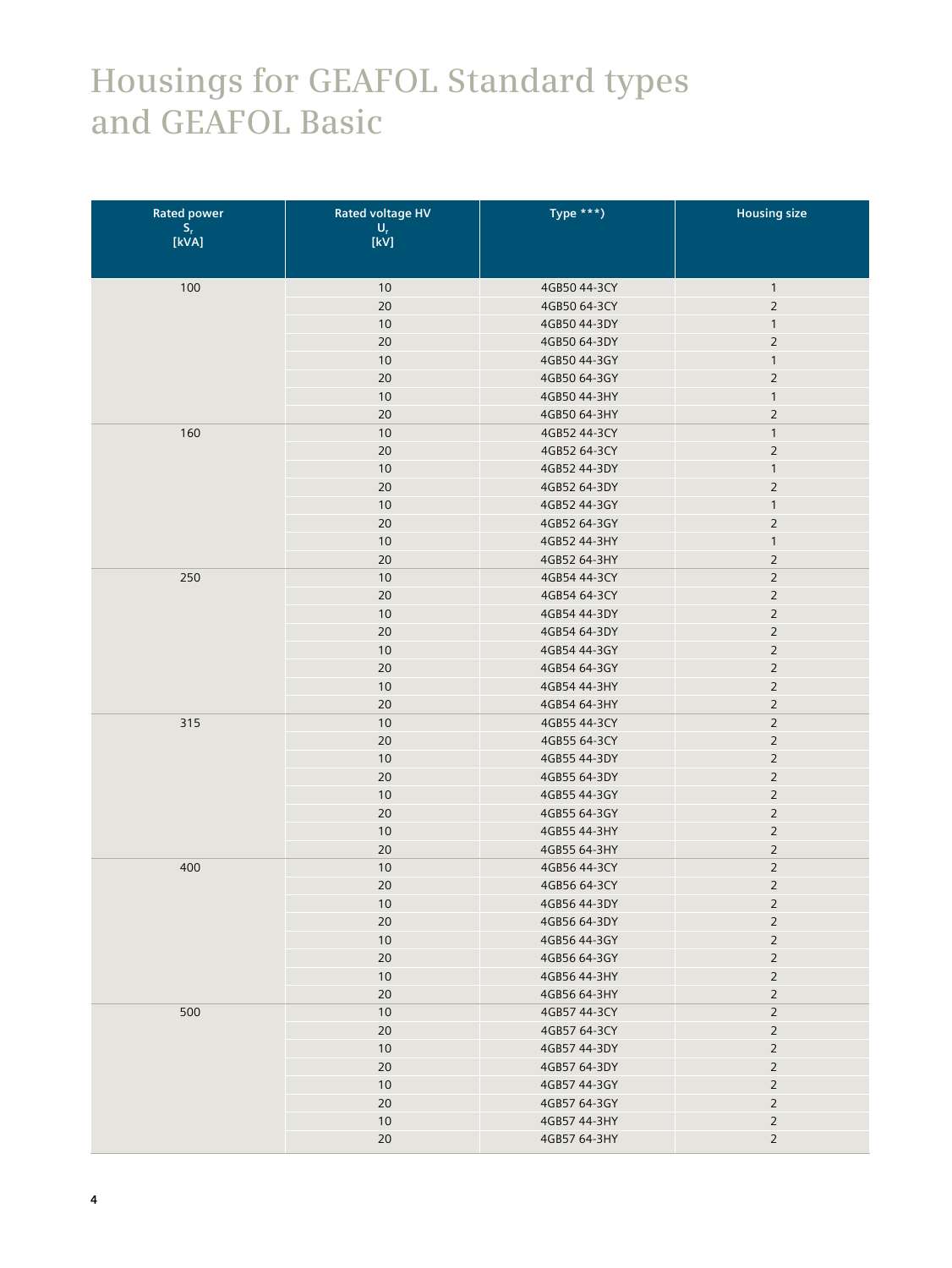| <b>Rated power</b>                               | <b>Rated voltage HV</b>       | Type ***)                    | <b>Housing size</b>              |  |
|--------------------------------------------------|-------------------------------|------------------------------|----------------------------------|--|
| $\frac{\mathsf{S}_{\mathsf{r}}}{[\mathsf{KVA}]}$ | $\frac{U_r}{[kV]}$            |                              |                                  |  |
|                                                  |                               |                              |                                  |  |
| 630                                              | 10                            | 4GB58 44-3CY                 | $\overline{2}$                   |  |
|                                                  | 20                            | 4GB58 64-3CY                 | $\overline{2}$                   |  |
|                                                  | 10                            | 4GB58 44-3DY                 | $\overline{2}$                   |  |
|                                                  | 20                            | 4GB58 64-3DY                 | $\overline{2}$                   |  |
|                                                  | 10                            | 4GB58 44-3GY                 | $\mathsf 3$                      |  |
|                                                  | 20                            | 4GB58 64-3GY                 | $\mathbf 2$                      |  |
|                                                  | 10                            | 4GB58 44-3HY                 | $\overline{2}$                   |  |
|                                                  | 20                            | 4GB58 64-3HY                 | $\overline{2}$                   |  |
| 800                                              | 10                            | 4GB59 44-3CY                 | $\mathsf 3$                      |  |
|                                                  | 20                            | 4GB59 64-3CY                 | $\overline{3}$                   |  |
|                                                  | 10                            | 4GB59 44-3DY                 | $\overline{3}$                   |  |
|                                                  | 20                            | 4GB59 64-3DY                 | 3                                |  |
|                                                  | 10                            | 4GB59 44-3GY                 | 3                                |  |
|                                                  | 20                            | 4GB59 64-3GY                 | $\overline{3}$                   |  |
|                                                  | 10                            | 4GB59 44-3HY                 | 3                                |  |
|                                                  | 20                            | 4GB59 64-3HY                 | 3                                |  |
| 1000                                             | 10                            | 4GB60 44-3CY                 | 3                                |  |
|                                                  | 20                            | 4GB60 64-3CY                 | $\overline{3}$                   |  |
|                                                  | 10                            | 4GB60 44-3DY                 | $\overline{3}$                   |  |
|                                                  | 20                            | 4GB60 64-3DY                 | $\overline{3}$                   |  |
|                                                  | 10                            | 4GB60 44-3GY                 | 3                                |  |
|                                                  | 20                            | 4GB60 64-3GY                 | $\overline{4}$                   |  |
|                                                  | 10                            | 4GB60 44-3HY                 | 3                                |  |
|                                                  | 20                            | 4GB60 64-3HY                 | $\overline{4}$                   |  |
| 1250                                             | 10                            | 4GB61 44-3DY                 | $\overline{4}$                   |  |
|                                                  | 20<br>10                      | 4GB61 64-3DY                 | $\overline{4}$<br>$\overline{4}$ |  |
|                                                  | 20                            | 4GB61 44-3HY<br>4GB61 64-3HY | $\overline{4}$                   |  |
| 1600                                             | 10                            | 4GB62 44-3DY                 | $\overline{4}$                   |  |
|                                                  | 20                            | 4GB62 64-3DY                 | $\overline{4}$                   |  |
|                                                  | 10                            | 4GB62 44-3HY                 | $\overline{4}$                   |  |
|                                                  | 20                            | 4GB62 64-3HY                 | $\overline{4}$                   |  |
| 2000                                             | 10                            | 4GB63 44-3DY                 | 5                                |  |
|                                                  | 20                            | 4GB63 64-3DY                 | 5                                |  |
|                                                  |                               |                              |                                  |  |
|                                                  | 10                            | 4GB63 44-3HY                 | 5                                |  |
|                                                  | 20                            | 4GB63 64-3HY                 | 5                                |  |
| 2500                                             | $10$                          | 4GB64 44-3DY                 | 5                                |  |
|                                                  | 20                            | 4GB64 64-3DY                 | 5                                |  |
|                                                  | $10$                          | 4GB64 44-3HY                 | $5^{1}$                          |  |
|                                                  | 20                            | 4GB64 64-3HY                 | $5^{2}$                          |  |
| >2500                                            | Housings available on request |                              |                                  |  |

Table 3: Selection Data \*) \*\*) \*\*\*)

\*\*) 30 kV series available on request

\*\*\*) Identical to GT … GEAFOL Basic

1) IP 20: Height + 100 mm

2) IP 20/IP 23I/IP 23 F: Width + 100 mm, Height + 100 mm

<sup>\*)</sup> Other versions and special equipment available on request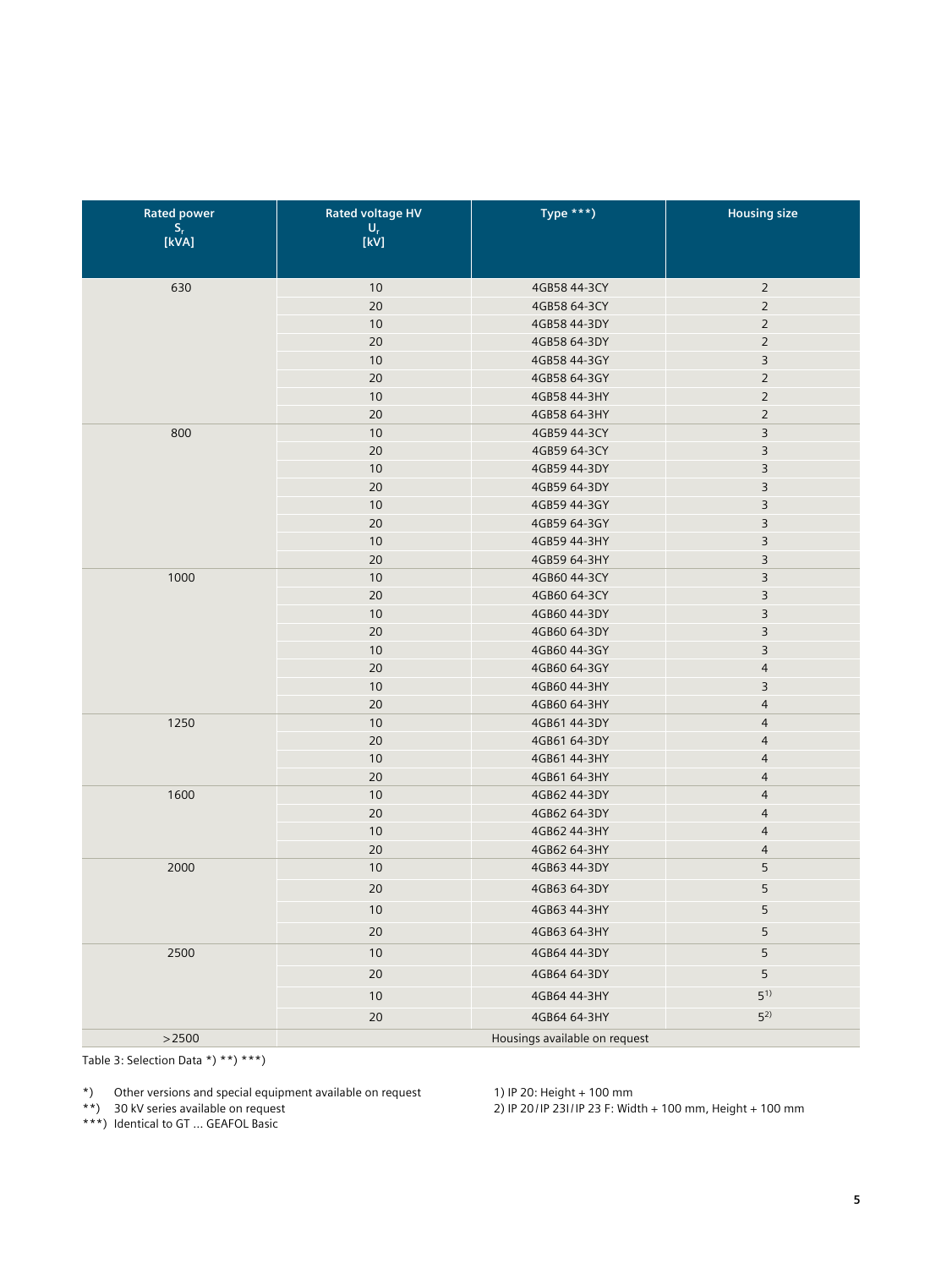### **Standard housing selection data for GEAFOL transformers in accordance with the EcoDesign Directive**

| <b>Rated power</b><br>$S_r$ [kVA] | Rated voltage HVU <sub>r</sub><br>[kV] | <b>Type</b> | <b>Housing size</b> |  |
|-----------------------------------|----------------------------------------|-------------|---------------------|--|
| 100                               | 10                                     | 4GT5044-3FY | $\mathbf{1}$        |  |
|                                   | 20                                     | 4GT5064-3FY | $\overline{2}$      |  |
| 160                               | 10                                     | 4GT5244-3FY | $\overline{2}$      |  |
|                                   | 20                                     | 4GT5264-3FY | $\sqrt{2}$          |  |
| 250                               | 10                                     | 4GT5444-3FY | $\sqrt{2}$          |  |
|                                   | 20                                     | 4GT5464-3FY | $\overline{2}$      |  |
| 315                               | 10                                     | 4GT5544-3FY | $\overline{2}$      |  |
|                                   | 20                                     | 4GT5564-3FY | $\sqrt{2}$          |  |
| 400                               | 10                                     | 4GT5644-3FY | $\overline{3}$      |  |
|                                   | 20                                     | 4GT5664-3FY | $\mathsf 3$         |  |
| 500                               | 10                                     | 4GT5744-3FY | $\overline{3}$      |  |
|                                   | 20                                     | 4GT5764-3FY | $\overline{3}$      |  |
| 630                               | 10                                     | 4GT5844-3EY | $\overline{3}$      |  |
|                                   | 20                                     | 4GT5864-3EY | 3                   |  |
| 800                               | 10                                     | 4GT5944-3EY | $\overline{3}$      |  |
|                                   | 20                                     | 4GT5964-3EY | $\overline{4}$      |  |
| 1000                              | 10                                     | 4GT6044-3EY | $\overline{3}$      |  |
|                                   | $20\,$                                 | 4GT6064-3EY | $\overline{4}$      |  |
| 1250                              | 10                                     | 4GT6144-3EY | $\overline{4}$      |  |
|                                   | 20                                     | 4GT6164-3EY | $\overline{4}$      |  |
| 1600                              | 10                                     | 4GT6244-3EY | $\overline{4}$      |  |
|                                   | 20                                     | 4GT6264-3EY | $\overline{4}$      |  |
| 2000                              | $10$                                   | 4GT6344-3EY | $\overline{4}$      |  |
|                                   | 20                                     | 4GT6364-3EY | $\overline{4}$      |  |
| 2500                              | 10                                     | 4GT6444-3EY | $5^{1}$             |  |
|                                   | 20                                     | 4GT6464-3EY | $5^{2}$             |  |
| >2500                             | Housings available on request          |             |                     |  |

Table 4: Selection Data \*) \*\*)

\*) Other versions and special equipment available on request

\*\*) 30 kV series available on request

1) IP 20: Height + 100 mm

2) IP 20/IP 23I/IP 23 F: Width + 100 mm, Height + 100 mm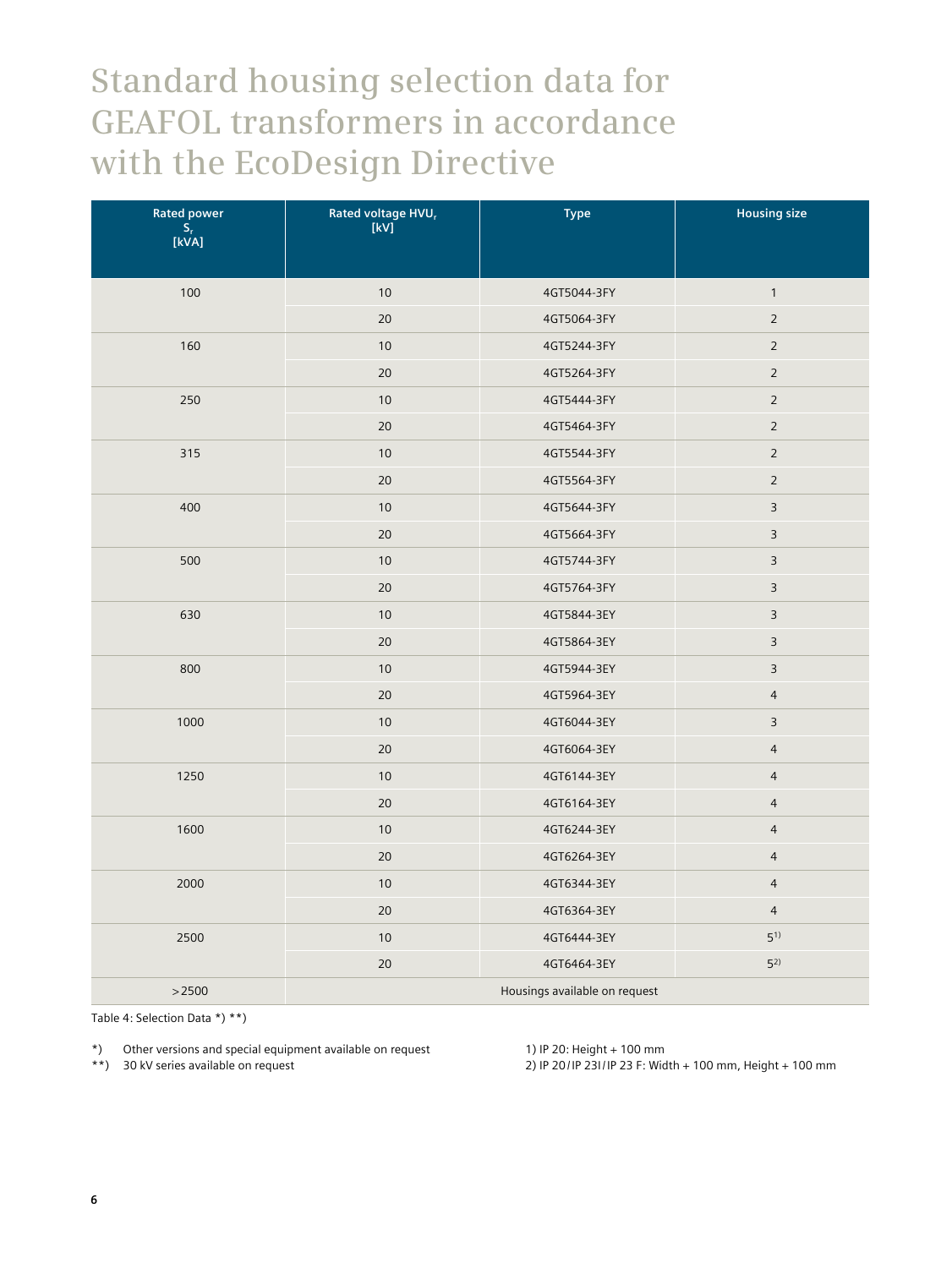## **Standard housing**



Design of housing cover, degree of protection IP 23 (indoor installation).

Drawing shows cross-section of ventilation slots in cover. Photo:

Cover strips are bent down at ends and fastened by bolting to walls.

Prod-proof ventilation slots for additional safety.





| <b>Installation</b>                       | <b>Indoors</b> | <b>Indoors</b> | <b>Indoors</b>   | <b>Outdoors</b> |               |
|-------------------------------------------|----------------|----------------|------------------|-----------------|---------------|
| Degree of protection                      | <b>IP 00</b>   | <b>IP 20</b>   | IP <sub>23</sub> | <b>IP23</b>     |               |
| <b>Environmental conditions</b>           |                |                |                  |                 |               |
| Locked electrical locations <sup>1)</sup> |                |                |                  |                 |               |
| Electrical locations <sup>1)</sup>        |                |                |                  |                 |               |
| Water up to $60^\circ$ to $\perp$         |                |                |                  |                 |               |
| Snow                                      |                |                |                  |                 |               |
| Direct sunlight                           |                |                |                  |                 |               |
| Salt-laden atmosphere                     |                |                |                  |                 | Special paint |
| Corrosive chemical<br>environment         |                |                |                  |                 | Special paint |
| Accidental contact                        |                |                |                  |                 |               |
| Foreign bodies >12 mm dia.                |                |                |                  |                 |               |
| Prodding with wire                        |                |                | On request       |                 |               |

#### Table 5 1) According to VDE 0100 Parts 200 and 731





Variable connection techniques: Cable can be brought in through the bottom, the cover or one of the sides



No reduction in output, thanks to natural ventilation inside protective housing

**7**